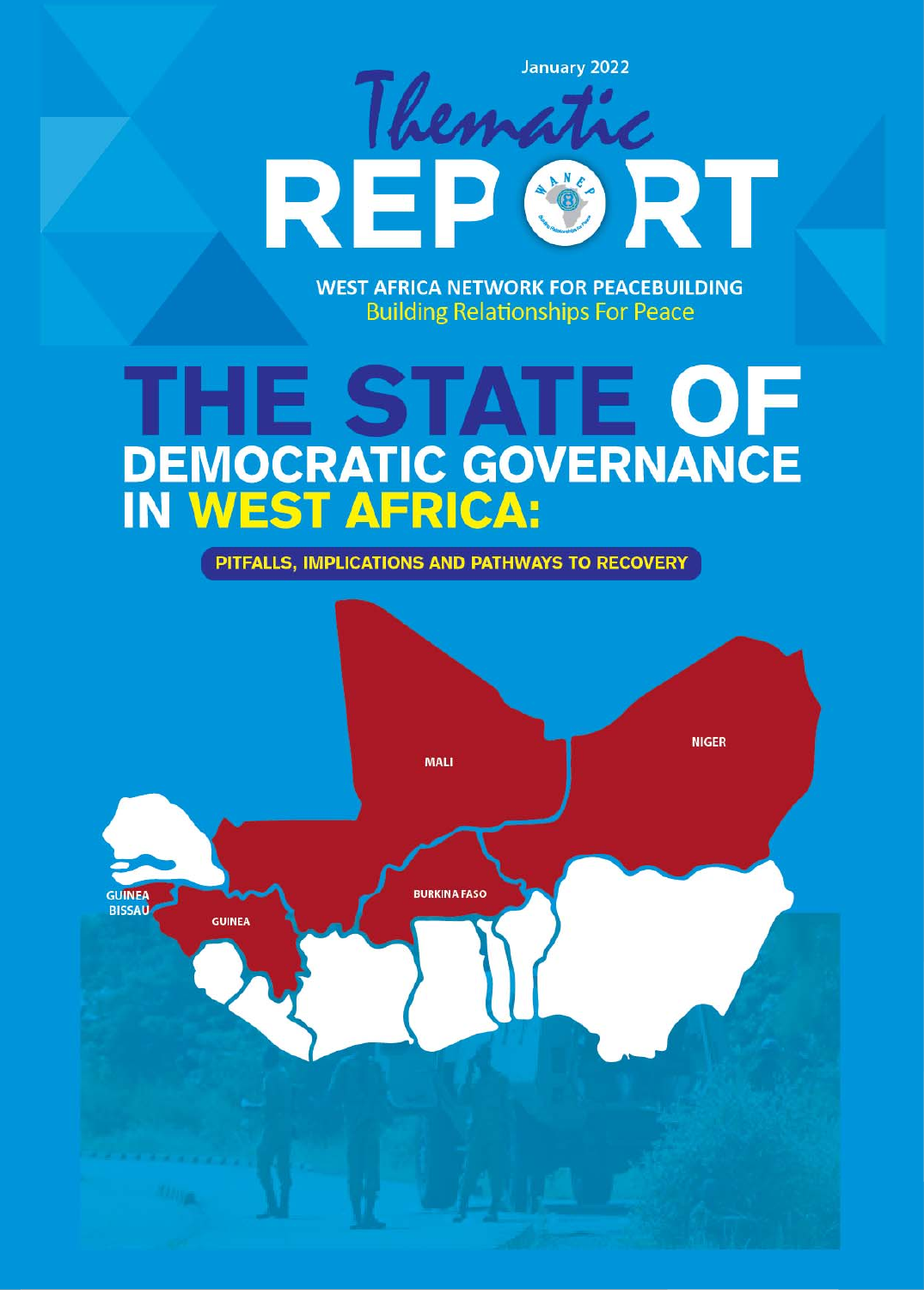# **THE STATE OF DEMOCRATIC GOVERNANCE IN WEST AFRICA:**

# **PITFALLS, IMPLICATIONS AND PATHWAYS TO RECOVERY**

#### **Introduction**

Since the early 1990s, the political ecosystem of West Africa has witnessed sturdy progress in democratic governance. At the beginning of this period, countries in the region had political transitions from authoritarian military and one-party regimes to constitutional multiparty democratic rule. Indeed, the rebirth of democracy in the region was against the background of repressive military regimes and one-party dictatorships, where political opposition and dissenting voices were stymied and individuals or groups who attempted to break this 'cordoned sanitaire' were visited with reprisal attacks. The political renewal thus signalled the end of authoritarian rule and ushered in constitutional multiparty democratic governance across the countries in West Africa. The dividends of democratic governance are reflected in entrenched periodic multiparty elections that have resulted in peaceful power alternations from one party to another in countries including Benin, Cape Verde, Ghana, Nigeria, Senegal, Liberia, Sierra Leone, The Gambia and Niger. Additional to this, presidential term limits, free media, civil liberties and protection of human rights that created opportunities for inclusive participation of citizens were also guaranteed and vouchsafed in most of the national constitutions that were promulgated. Owing to this, the Freedom House has pointed out that over the last quarter of the century, no region in Africa has made more progress in democratic governance than West Africa. 1

Despite the notable progress made in the quest to consolidate democracy over the years, recent occurrences in the current democratic governance landscape reveal a declining trend. Increasingly, democratic gains are being eroded by several constraints and challenges, especially those that prevent wider participation, inclusivity and consensus building among political stakeholders. There are growing concerns about constitutional amendments of presidential term limits to prolong regimes as well as lack of inclusivity in the electoral processes in some of the countries in the region.2 Also, disagreements over the compilation of new voter registers and concerns around the appointment of officials of Election Management Bodies (EMBs) continue to generate tensions among political stakeholders and widen increase trust and confidence deficits in countries.

Of particular concern is the resurgence of military coups recorded between 2020 and 2022 that have truncated democratic governance and heightened political uncertainties in in Mali, Guinea and Burkina Faso. In addition, the region recorded two unsuccessful coups in Niger and Guinea Bissau within the same period. Other grounds for concern are the increased use of obnoxious laws to curtail dissenting views and human rights violations evident in the arrest of opposition figures, prodemocracy activists, journalists, as well as the killing of peaceful protesters in demonstrations, especially over the last three years. These have contributed to shrinking the political spaces for inclusivity, dissenting views and protecting civil liberties of citizens in several countries in the region.

The foregoing occurrences in the region's democratic governance sphere have led to concerns among national, regional and international actors about the resurgence of authoritarian rule and its consequences on governance stability in West Africa. Considering the prevailing cauldron of security volatility coupled with fragility in states, regression in democratic governance and its consequences on regional stability poses further risks that could potentially exacerbate insecurity in countries. This has prompted stakeholders, especially the Economic Community of West African States (ECOWAS) and Civil Society Organisations (CSOs), to initiate measures including the continued engagements with the Transitional Governments in Mali and Guinea to support processes towards the restoration of constitutional democratic governance. Meanwhile, as ECOWAS has imposed sanctions on Mali and Guinea, Burkina Faso has also been suspended until restoration of constitutional order. Moreover, ECOWAS has commenced processes to review existing

<sup>&</sup>lt;sup>1.</sup> John Temin (2020). "West Africa's Democratic Progress is Slipping away, Even as Region's Significance Grows". Freedom House. March 19 2020. Available at: https://freedomhouse. org/article/west-africas-democratic-progress-slipping-away-even-regions-significance-grows-0 (Accessed on 9/11/2021). **2.** WANEP West Africa Early Warning Outlook (2018-2021). Available at: www.wanep.org (Accessed 9/11/2021).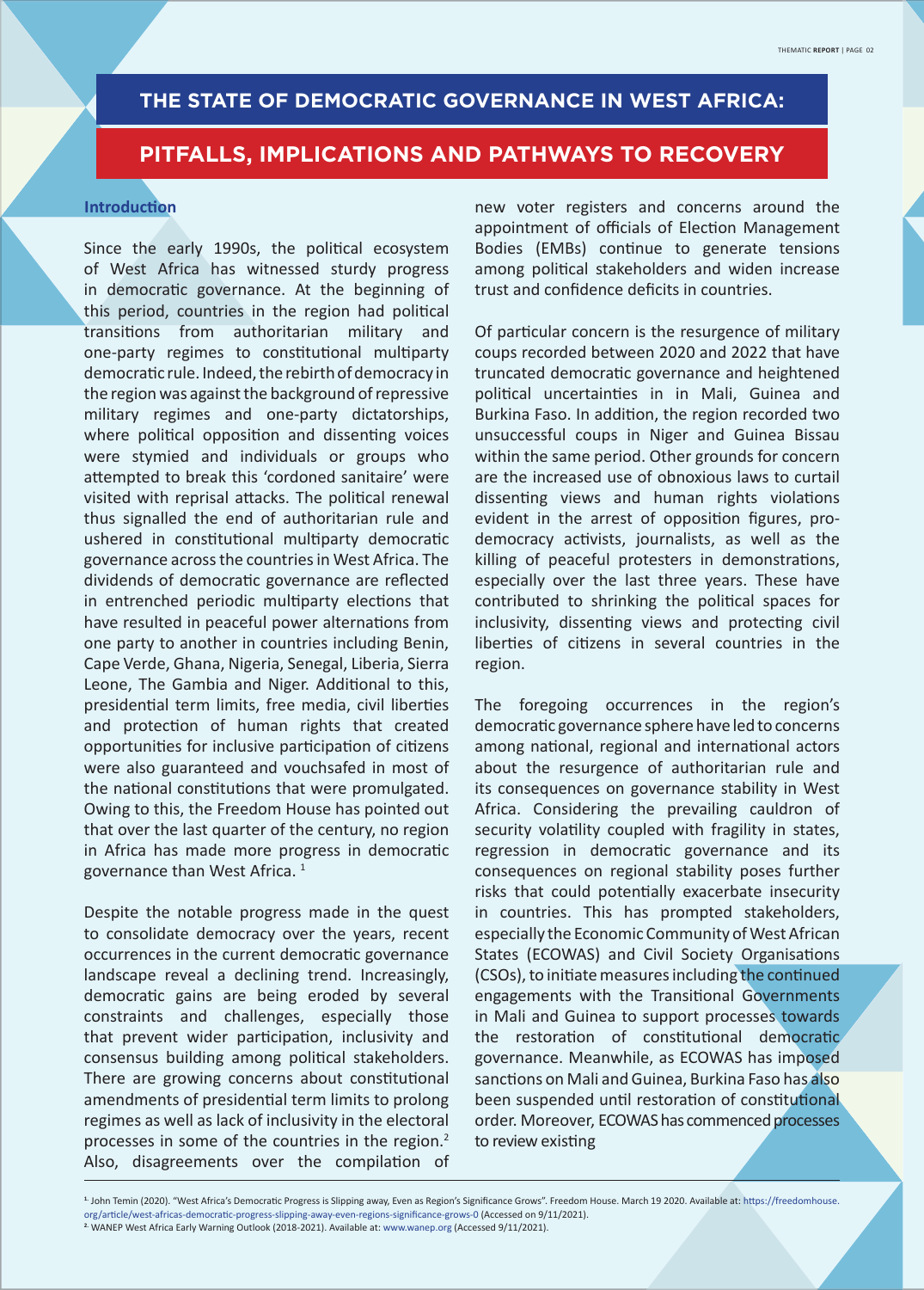frameworks and protocols on governance and democracy in response to the current challenges to democratic governance in the region. CSOs in the region have also commenced advocacy and other forms of engagements with critical stakeholders to explore avenues to address the challenges to democratic governance in West Africa. Admittedly, these efforts are relevant in the quest to enhance the region's democratic stability. However, to effectively address the current challenges, examining the deep-rooted causes to democracy, its implications for governance stability and providing pathways for effective responses are germane.

This thematic report examines the current state of democratic governance in West Africa while highlighting the pitfalls and implications for governance stability. It also proffers evidencebased recommendations to address the current challenges to democratic governance in the region.

# **Overview of Current Trends and Dynamics of Democracy and Governance landscape**

As highlighted earlier, over the last three decades, West Africa has been a driver of democratic practices. These include establishing periodic multiparty elections that provided opportunities for inclusive participation of citizens and civil society groups in the governance processes, free media and a modicum of rule of law that protect civil liberties and human rights in the various democratic dispensations. Another significant outcome of the democratisation process was the presidential term limit, which effectively abolished the prolongation of regimes that contributed to military intervention and tensions in the governance of the region. The important role of ECOWAS, African Union (AU), UN, other international partners, and CSOs in the democratisation process and the dividends attained over the years cannot be understated. ECOWAS and AU in particular, have played a critical role in the diffusion of democratic norms and values to strengthen governance stability in West African states through the development and activation of regional and continental frameworks such as the *2001 ECOWAS Supplementary Protocol on* 

# *Democracy and Good Governance 3* and the *African*  Charter on Democracy, Elections and Governance.<sup>4</sup>

Conversely, recent occurrences in the political environment of the region portray a visible signpost of democratic governance aberrations that threaten the modest democratic gains achieved over the years. A notable trend recorded over the last three years is the amendment of constitutional term limits adopted during the democratisation wave to facilitate the peaceful and orderly renewal of political leadership.<sup>5</sup> In Togo, amendment of some articles of the 1992 Constitution, especially Article 59, allowed incumbent President Faure Gnassingbé to reset the clock and run for another two terms till 2030 if re-elected.<sup>6</sup> Similar constitutional amendments in Cote d'Ivoire and Guinea in 2020 paved the way for Presidents Alassane Ouattara and Alpha Condé respectively to prolong their regimes beyond the two-term limits. The constitutional amendment processes in Togo, Cote d'Ivoire and Guinea were not only fraught with controversies and political disagreements, but also weakened constitutionalism in the affected democratic dispensations.

Also, there are concerns by opposition parties about the amendment and the use of the electoral law as a tool by ruling governments to target political opponents and limit the space for their participation in the electoral processes. In Benin, for example, the amendment of electoral laws and the implementation of "Certificat de Comformité."<sup>7</sup> introduced in November 2019 by the Government, led to protests by opposition parties. The "Certificat de Comformité" enforced a party system reform that contributed to the reduction of political parties from over 200 to 10 State-recognised parties. While this sought to address the proliferation of political parties, opposition parties expressed concerns about the shrinking space for political participation, which continues to undermine the principles of multi-party democracy. In a similar vein, controversy among political stakeholders over the introduction of the Law on "Parrainage" in Senegal in 2018, continues to generate tensions in the political landscape.

Christopher Fomunyoh (2020). Facing Democratic Backsliding in Africa and Reversing the Trend. National Democratic Institute. Available at: https://www.ndi.org/publications/ christopher-fomunyoh-facing-democratic-backsliding-africa-reversing-trend (Accessed on 9/11/2021).

<sup>&</sup>lt;sup>3.</sup> ECOWAS Supplementary Protocol on Democracy and Good Governance was developed in 2001 as an expression of *Bcollective political resolve of ECOWAS* member States to take the process of preventing and resolving crises and violent conflicts forward, and to achieve peace and security through the development of democracy and good governance. 4. African Charter on Democracy, Elections and Governance was adopted on 30 January 2007 as the African Union's main normative instrument to set standards and promote good governance and democracy across the continent. It came into force in February 2012 after ratification by fifteen (15) States.

<sup>&</sup>lt;sup>6</sup> Article 59 of the 1992 Constitution of Togo stipulates that "the President of the Republic shall be elected by a Universal Suffrage in two rounds for a term of five years renewable once. An amendment of this provision may only be made by a referendum"

The Certificate of conformity: It is the fact of the Decision N ° EL19-001 of the 1st February 2019 of the Constitutional Court of Benin. It is a mandatory requirement issued by the Constitutional Court for political parties to operate and contest elections in Benin.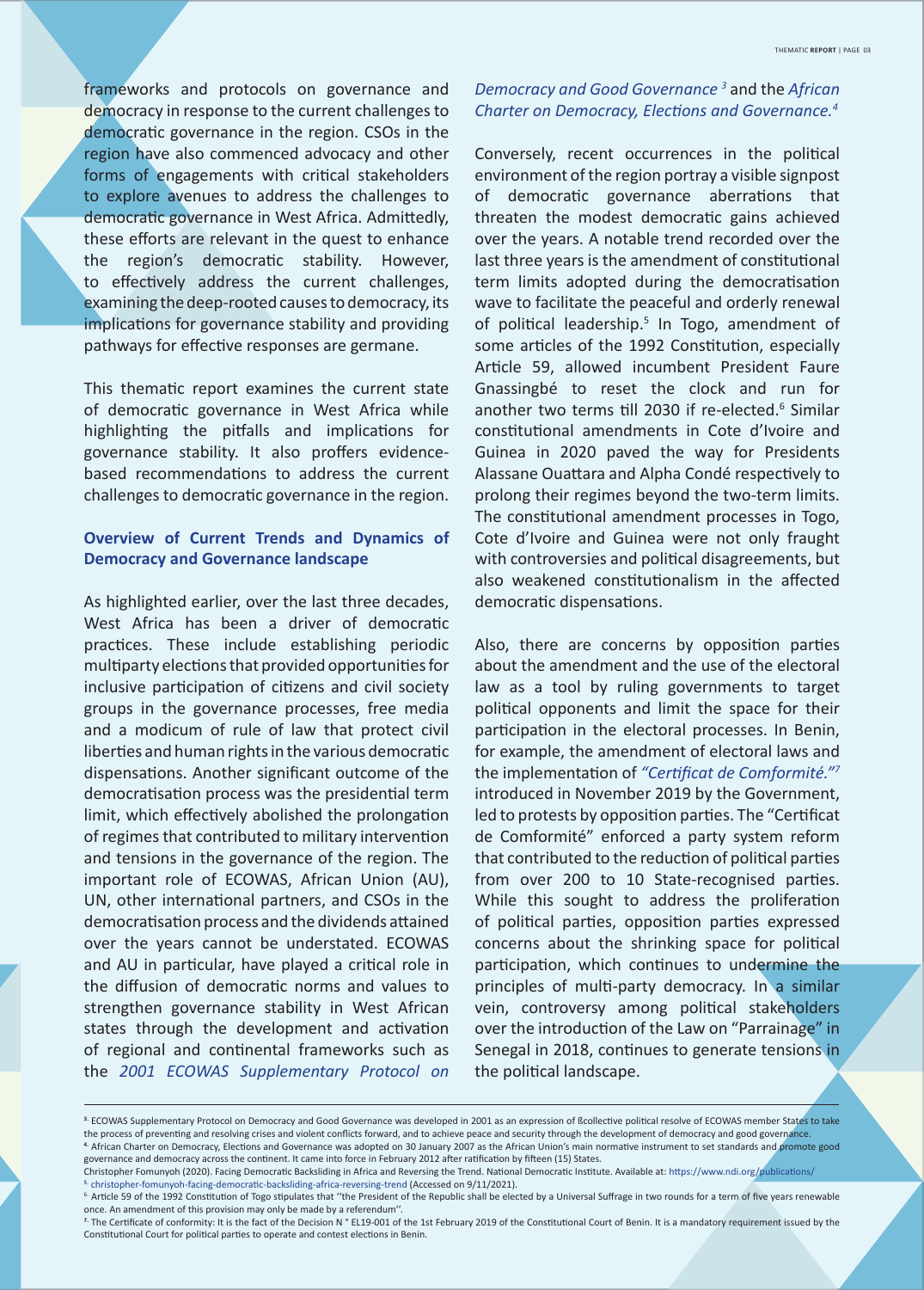Given this trend, protests and demonstrations by opposition parties and civil society groups against these amendments generated some level of violence in the recently organised elections in the region. In Cote d'Ivoire for instance, according to Human Right Watch, about 55 people were killed and 282 injured between October 31 and November 10, 2020, due to rival political clashes and excessive use of force by state security against opposition protesters following the disputed electoral outcome.8 Similarly, in Guinea, about 30 fatalities were recorded in the post-election violent protests alone in the national referendum held on March 22, 2020<sup>9</sup>. Additional 30 people were killed in security agents' crackdown on opposition protests against the referendum to amend the constitution to allow the third tenure for President Alpha Condé in the pre-election period. $10$  In Togo, the pre and post-election protests organised by the opposition and civil society against the constitutional and electoral reforms, as well as the outcome of the elections, resulted in fatalities, injuries and destruction of properties. $11$  WANEP NEWS further recorded arrests of about 21 key opposition figures, supporters and members of the media while several others fled to neighbouring Ghana and Benin.12

Another cause for concern in the current governance space of the region is the resurgence of military coups that have stalled democratic governance in Mali and Guinea and Burkina Faso. In Mali, widespread public resentiments against President Ibrahim Boubacar Keita and his responses to escalating violence, pervasive corruption, extreme poverty, protracted conflict and disputed parliamentary elections organised, triggered massive protest by the opposition coalition June 5 Movement - Rally of Patriotic Forces (M5-RFP), youth groups and CSOs calling for the resignation of the President.<sup>13</sup> Against this background, the Malian military, led by Colonel Assimi Goïta staged a coup to topple President Keita's Government on



*Col. Assimi Goita at a ceremony in the capital Bamako, Mali, September 25, 2020. Photo Credit: AP*

August 18, 2020.14 On September 22, 2020, the regime named Bah N'Daw as Interim President and Goïta as Interim Vice-President of the Transitional Government in contradistinction to the demands by ECOWAS and the AU.<sup>15</sup> However, on May 24, 2021, Col. Assimi Goïta again seized power from the transitional President Bah Ndaw and Prime Minister, Mocter Ouane and was sworn in as President of the Transitional Government. The coups have pushed Mali into the orbit of military rule, building on a long historical legacy of unconstitutional changes of governments in its post-colonial political history.<sup>16</sup> Also, in Guinea, increased use of authoritarian measures including manipulation of the national Constitution to secure a third term, arrest of key opposition leaders, limiting press freedoms, banning protests and stacking the judiciary and National Electoral Commission as well as allegations of corruption and socio-economic challenges facing populations, led to a military coup that overthrew President Condé's government on September 5, 2021.17

**14.** Ibid. **15.** Ibid.

October 2020.

**<sup>8.</sup>** Human Rights Watch. Available at: *hƩ ps://www.hrw.org/news/2020/12/02/cote-divoire-post-elecƟ on-violence-repression#* (Accessed on 5/11/2021).

<sup>&</sup>lt;sup>9.</sup> BBC News. Available at: https://www.bbc.com/news/world-africa-54657359 (Accessed. On 04/02/2021).

**<sup>10.</sup>** Amnesty InternaƟ onal. Available at: *hƩ ps://www.amnesty.org/en/latest/news/2020/10/guinee-au-moins-personnes-tues-en-toute-impunite-dans-des-manifestaƟ ons/* (Accessed on 5/11/2021).

**<sup>11.</sup>** WANEP (2021). West Africa Early Warning Outlook. WARN. Available at: www.wanep.org (Accessed on 5/11/2021).

**<sup>12.</sup>** Ibid.

<sup>13.</sup> Ilana Zelmanovitz Axelrod and Kwesi Aning (2020). Mali, Democracy and ECOWAS's Sanction Regime. KAIPTC Policy Brief 9. October 2020.

<sup>&</sup>lt;sup>16.</sup> Ilana Zelmanovitz Axelrod and Kwesi Aning (2020). Mali, Democracy and ECOWAS Sanction Regime. KAIPTC Policy Brief 9

**<sup>17.</sup>** Op. cit WANEP (2021). West Africa Early Warning Outlook.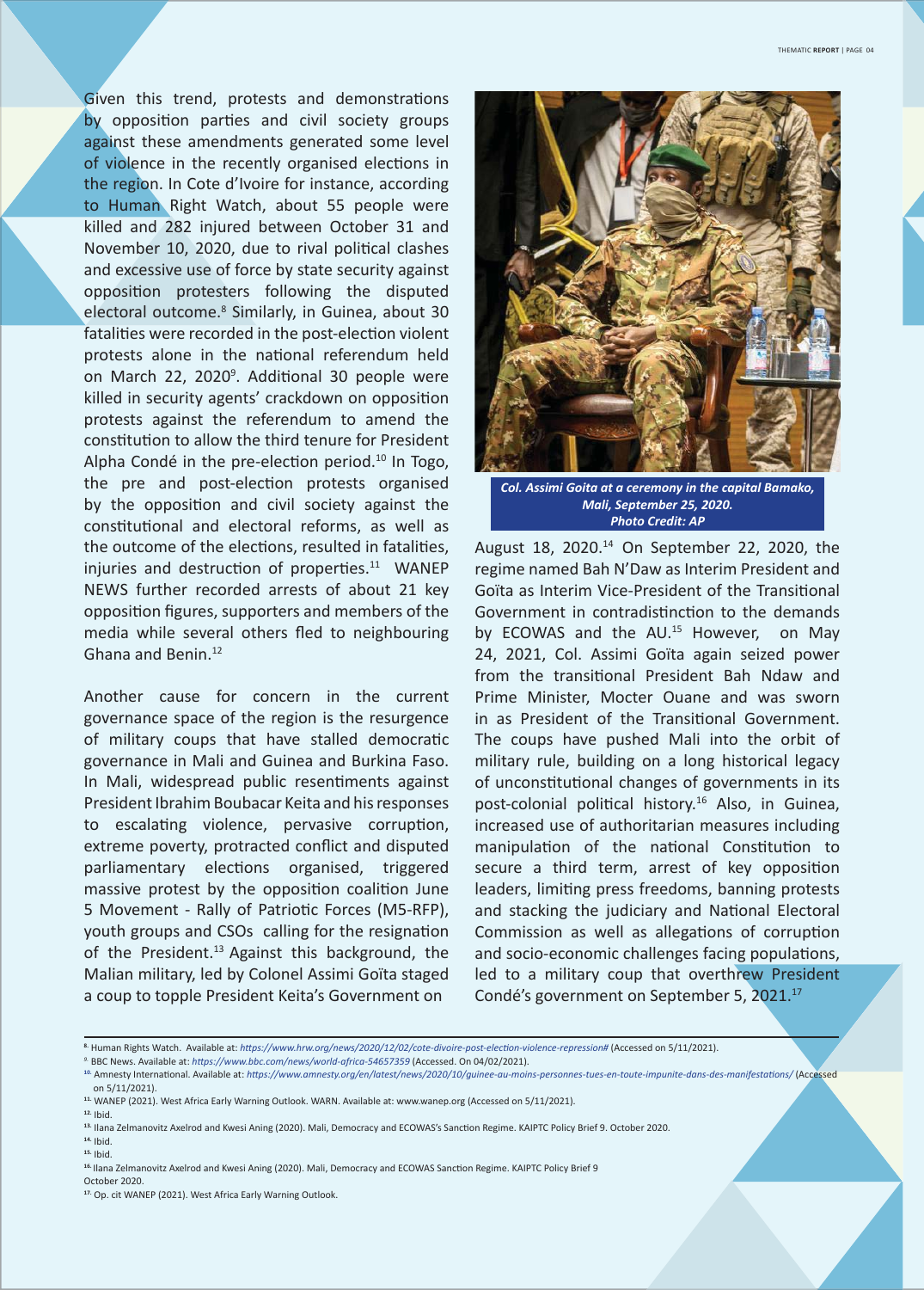In a similar vein, military coup in Burkina Faso led to the overthrow of President Roch Marc Kabore on January 24, 2022. The coup was triggered by concerns around weak state capacity to stem the deepining security crisis induced by terrorist and armed groups, discontent within the military over allegations of neglect and socio-economic challenges facing populations.

Aside from the successful military coups highlighted above, Niger and Guinea Bissau witnessed putsches in March 2021 and February 2022, respectively. The coup attempt in Niger occurred a night before the inauguration of the president-elect Mohammed Bazoum after election victory disputed by the main opposition leader, Mahamane Ousmane. In Guinea Bissau, the military foiled attempt to overthrow the government of President Umaru Sissoco Embalo. The attempted coup led to 11 fatalities and several injuries. $18$  The attemted coup was against the background of rising unemployment among the youth, low education, corruption, drug trade and abuse, leading to frustrations among the populations.



*Burkina Faso Military Junta Leader Lieutenant-Colonel Paul-Henri Sandaogo Damiba Photo Credit: Google Images*

Niger and Guinea Bissau have been plagued by military forays, resulting in decades of political instability. Therefore, the recent political transitions provide opportunities to strengthen institutions to respond effectively to the political and socioeconomic concerns and consolidate the democratic gains attained.

While in Mali, the ECOWAS and AU mediation efforts led to the development of a roadmap towards elections to be held in February 2022 to facilitate the transition to democratic rule, ECOWAS mediation effort to engage the military coup leaders in Guinea has been a stalemate without any concrete measures towards the transition to restore civilian rule. Instructively, the Malian Transitional Government has informed ECOWAS that it will not be able to hold the proposed presidential and legislative elections in February 2022 as envisaged. $19$ 



*Guinea Military Leader, Col. Mamady Doumbouya Photo Credit: AP*

The attempt to delay the process towards democratic transition in Mali coupled with nonengagement posture of the Guinean coup leaders are seen as attempts by the military to entrench themselves in power. More importantly, the coups in Mali and Guinea could have contagion effects on other countries in the region given the prevalence of similar vulnerabilities in the political contexts.

Furthermore, there are stakeholders' concerns about the nature and quality of elections organised in the region in recent times. Periodic elections are the key driver of West Africa's democratic gains. Elections create platforms for inclusive participation of citizens to exercise their franchise through the universal adult suffrage principle enshrined in the national Constitutions of States as a viable means of ensuring the orderly process of leadership succession and change and an instrument of political authority and legitimation.<sup>20</sup>

**<sup>18.</sup>** WANEP NEWS. Quick Update. Available at: www.wanep.org (Accesssed 3/02/2022).

<sup>&</sup>lt;sup>19.</sup> Christian Akorlie (2021). "West African bloc imposed sanctions on Mali over stalled votes". Reuters. Available at: https://www.reuters.com/article/us-westafrica-security-m guinea-idUSKBN2HS0BQ (Accessed on 8/11/2021).

<sup>&</sup>lt;sup>20.</sup> Said Adejumobi (2000). "Elections in Africa: A Fading Shadow of Democracy?" International Political Science Review, Jan., 2000, Vol. 21, No. 1 (Jan., 2000), pp. 59-73. Available at: https://www.jstor.org/stable/1601429?seq=1#metadata\_info\_tab\_contents (Accessed on 9/11/2021).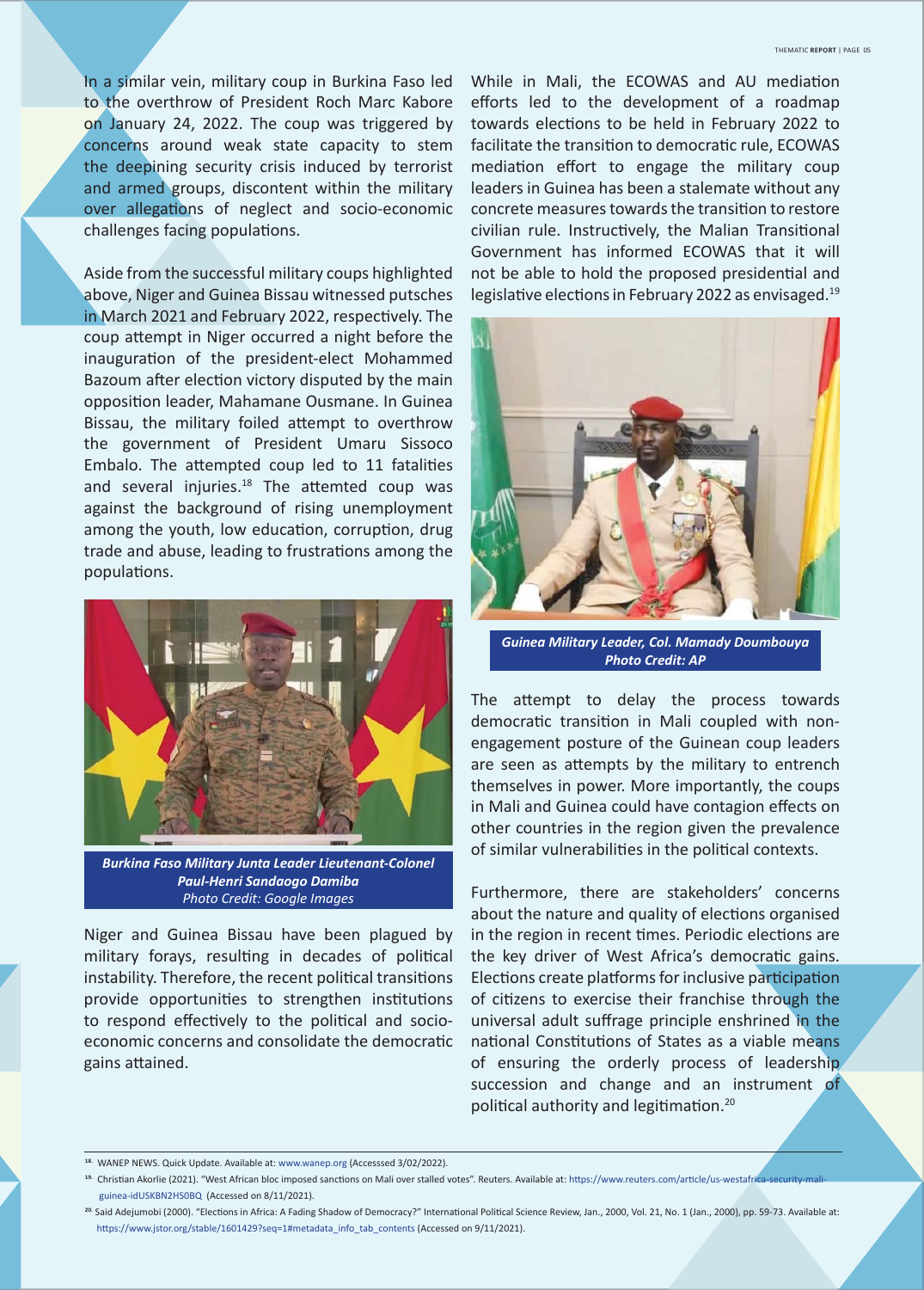This notwithstanding, some of the recent elections in West African States have been fraught with challenges including an unbalanced playing field, abuse of incumbency, tensions and violence, irregularities, lack of consensus, exclusion of opposition parties' participation in the electoral processes and in appointments of electoral officials to the Election Management Bodies (EMBs). Consequently, the electoral processes of the 2020 elections organised in the region were replete with a lack of confidence and trust by opposition parties, which resulted in protests and demonstrations that generated pre and post-election tensions and violence in the countries concerned. There were groundswell opposition parties boycott, rejection and protests against the 2019 and 2020 election results in Togo, Cote d'Ivoire, Ghana, Guinea, Burkina Faso, Niger and Senegal on grounds of allegations of irregularities, lack of inclusivity, transparency and accountability in the electoral processes. The current trend in elections in West Africa reflects a reversal to the old order of despotic political rulership under the guise of civil governance. $21$ Elections in their current state in most States appear to be a fading shadow of democracy, undermining the modest democratic gains achieved over the last three decades.<sup>22</sup>

Another area of concern revolves around the seeming states' weaponisation of legislation to suppress freedom of expression. Freedom of expression is guaranteed, as evident in the decriminalisation of libel and defamation under

the press codes in many countries in West Africa.<sup>23</sup> However, recent trend depicts the creeping culture of repression, physical attacks and arbitrary arrests and detentions of political opponents and critics of regimes.<sup>24</sup> In particular, concerns around fake news and publication of false information with the advent of social media that have amplified citizens' voices, have led to promulgation of various false information laws, with vague provisions often exploited by some governments to harass critical media houses, journalist publishing online and other social media bloggers. 25 Similar use of obnoxious laws to curtail dissenting views and human rights violations evident in the arrest of pro-democracy activists and killing of peaceful protesters in demonstrations are also grounds for concern.

The onset of COVID-19 and associated measures to curtail the spread among populations also contributed to the use of emergency laws to curtail civil liberties. While the measures contributed to mitigating the spread of the pandemic, in some countries, authorities used the pandemic as a pretext to deploy heavy-handed security responses and emergency powers to curtail political dissent, criminalise basic freedoms, silence independent reporting and limit the activities of non-governmental organisations.<sup>26</sup> The COVID-19 dynamic has further contributed to shrinking the political spaces for inclusivity, dissenting views and protection of civil liberties of citizens in some countries in the subregion.

In effect, *Afrobarometer*, Africa's foremost surveyor of national public opinion on democracy, conducted

45,000 face-to-face interviews in 34 countries and found that nearly seven out of ten Africans

prefer democracy to all other forms of government, but at the same time, more than half were dissatisfied with the quality of their democracy.<sup>27</sup> This suggests that there is a democratic deficit where demand exceeds supply, and therefore unmet democratic demands may lead to social unrest or a return of authoritarianism.<sup>28</sup> This scenario is reflected in the recent military coups in Mali and Guinea and creeping democratic authoritarianism in West African political landscape.



**22.** Ibid.

<sup>23.</sup> Media Foundation West Africa (2021). How states in Francophone countries are weaponizing legislations to suppress freedom of expression online. Available at: *https://www. mfwa.org/how-states-in-francophone-west-africa-are-weaponizing-legislaƟ on-to-suppress-freedom-of-expression-online/* (Accessed 9/11/2021).

**24.** Ibid. **25.** Ibid

<sup>26.</sup> Riva Levison (2021). From Afghanistan to the Sahel – Is Washington Listening? The Hill. Available at: *https://thehill.com/opinion/international/573392-from-afghanistan-to-the sahel-is-washington-listening?rl=1* (Accessed on 9/11/2021). **27.** Ibid.

**28.** Ibid.

**<sup>21.</sup>** Ibid.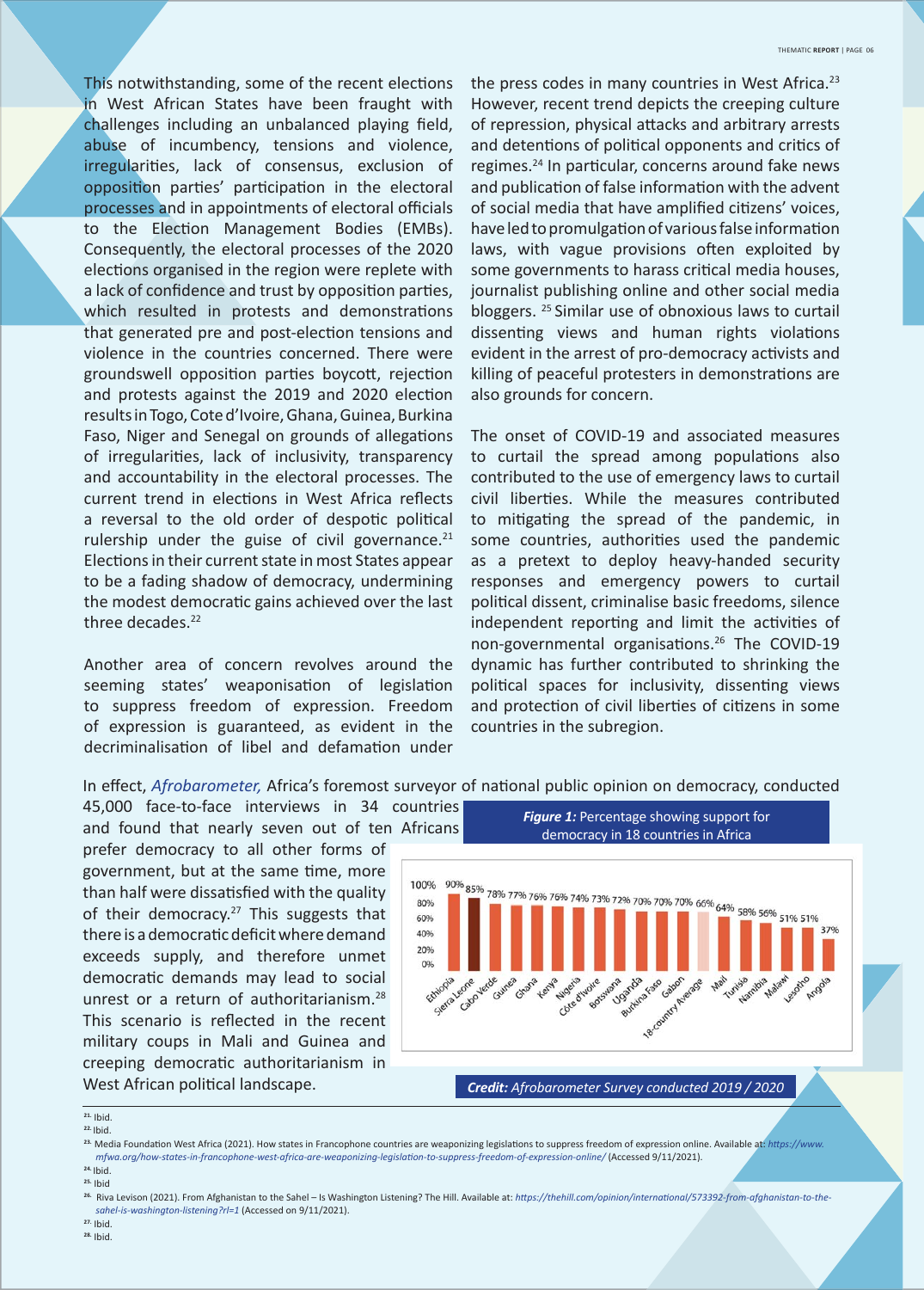Freedom House's *Freedom in the World Report* points out that of the 12 countries with the most significant decline in democracy year-on-year, five were in West Africa.29

# **Pitfalls and Implications for democratic governance and stability**

Democratic governance stability is critical to peace and security in West Africa. Therefore, there is the need to enhance a stable democratic political landscape with strong institutions that determine the ability of the State to address issues of human security and strengthen relationships between the State and the citizenry. However, democratic governance in West Africa is facing challenges that continue to erode the gains attained over the years and further undermine consolidation efforts. Some of the pitfalls and implications are discussed below:

#### **Persistence of Winner-take-all / Zero-sum politics**

The winner-take-all political model practised in many countries in the region continues to define the strategies and actions of political parties in elections. Those who win collect and control almost all political and financial assets, making the stakes so high that some parties and groups are ready to resort to anything including violence to keep or access power. The winner-take-all system allows a high concentration of power in the hands of a Central Government led by an executive President. In some countries, constitutional provisions grant the President the prerogative to appoint Heads of the Legislature and Judiciary Arms of Government. Critics of this model indicate it is a threat to checks and balances expected in governance as the opportunity cost of the executive powers lies in the weakened constitutional provisions of the relevant oversight functions of these structures. This constitutes a conflict of interest as the legislature and judiciary could be compromised to exercise their oversight functions to put the powers of the President in check. In addition, the Presidency has the power to appoint Ministers, Boards of stateowned enterprises and other functionaries to serve in various levels of governance structures. It is alleged that these officials in turn reward party supporters and political cronies with state resources and contracts. For this reason, accountability is weak, as public figures report to political appointees

in the executive branch. The winner-take-all practice in political competition has been responsible for the elimination of opposition as well as any political competition after elections. $30$  As a result, electoral competition escalates into trends of violence as has been witnessed in the past elections in the region.

#### **Seeming Deterioration of State-Citizens Relations**

Another critical concern is the deterioration of statecitizens relations. Despite efforts by governments to improve the provision of socio-economic services to citizens, there are challenges of inadequacies in social service delivery including water, electricity, housing, roads, healthcare, education, transparent and accountable governance among others. Inadequate social services and unemployment are fuelling rural-urban migration, urban crimes and dense urban population leading to overburdening of already weak infrastructure. Seeming distrust and a waning social contract have possible implications for political stability and undermine relationships between the state and citizenry.

#### **Weak Enforcement of the Rule of Law**

Respect for the Rule of Law is a cardinal principle of democratic governance and ensuring state serenity. Where there is weak enforcement of the rule of



*Source: Transparency InternaƟ onal CPI 2020 Visualised by WANEP NEWS*

law, there is bound to be lawlessness, physical and environmental insecurity. The effectiveness of the rule of law enhances justice, resolves conflicts, ensures fairness and impartial treatment, furthers

<sup>29.</sup> John Temin (2020). "West Africa's Democratic Progress is Slipping away, Even as Region's Significance Grows". Freedom House. March 19 2020. Available at: *https://freedomhouse. org/arƟ cle/west-africas-democraƟ c-progress-slipping-away-even-regions-signifi cance-grows-0* (Accessed on 9/11/2021).

<sup>30.</sup> National Research Council 1992. Democratization in Africa: African Views, African Voices. Washington, DC: The National Academies Press. https://doi.org/10.17226/2041.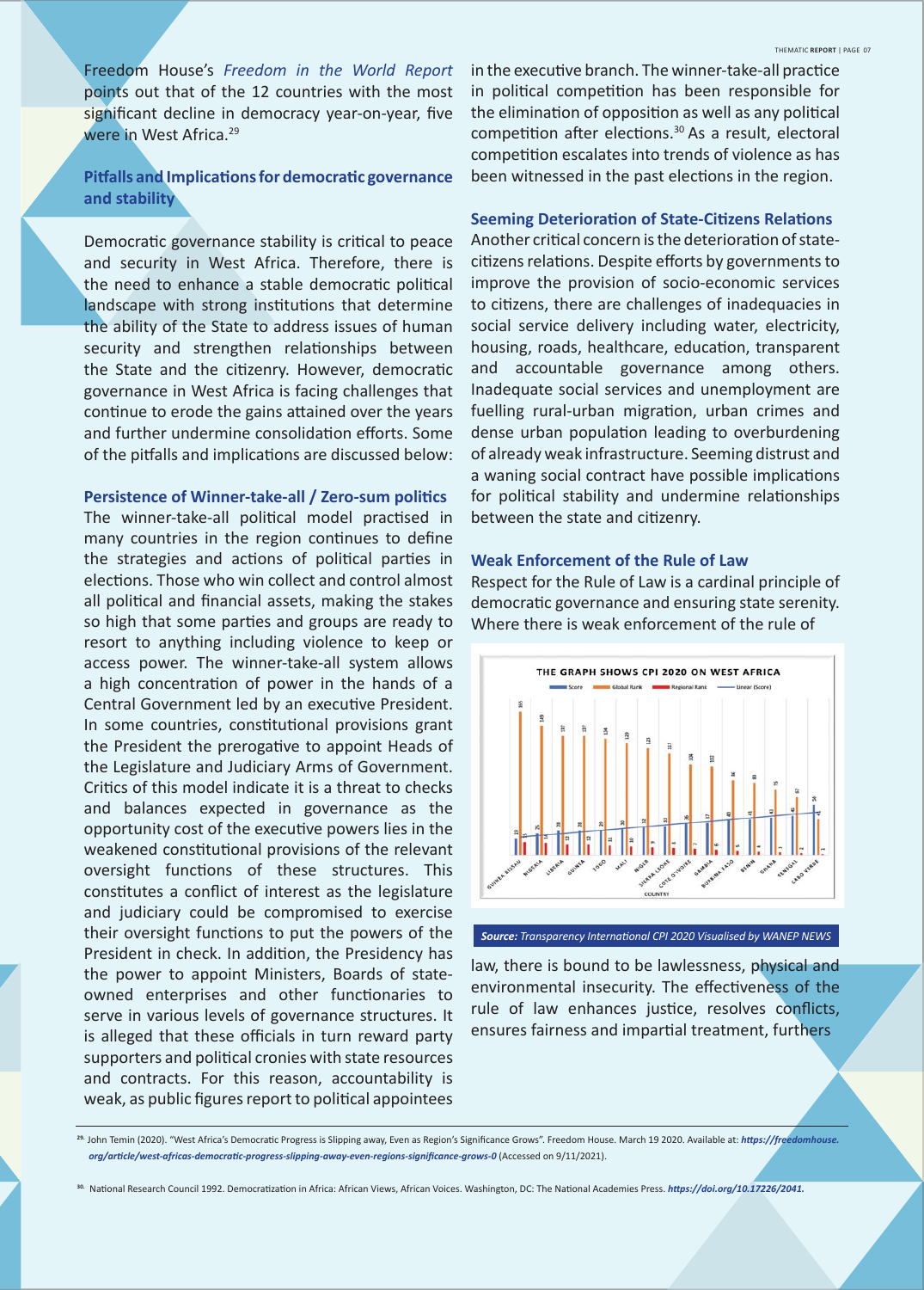the respect for fundamental human rights and promotes social relations as well as actable social values. Ideally, the rule of law should meet societal demands and expectations and help curb the arbitrary exercise of power by privileged groups. Enforcing these tenets, to a large extent, has been quietly ignored and most often people take the law into their hands. These have characterised countries in the region, thereby creating tensions and divisions in communities.

#### **Militarisation of Politics**

Another key challenge is the recurrent interference of the military in politics which has led to unconstitutional change of Government through coup d'états in parts of the region. The recent military dissolution of power in Mali, Guinea and Burkina Faso, have ushered in a wave of uncertainty in the political landscape of the region. While some political elites purportedly manipulate the military for political gains, analysts are of the view that the resurgence of coups in the region can be attributed to a combination of factors including inordinate access to force, corrupt civil-military relations, disgruntled personnel, and poor army pension schemes in some countries. This has ramifications for social cohesion and a contagion effect on regional peace and security.

#### **Corruption and socio-economic challenges**

Despite the growth of democracy and the creation of numerous anti-corruption legislations and institutions, corruption continues to undermine democratic governance processes across the region. Most West African states have been ranked as highly corrupt among 180 countries assessed by the Transparency International's Corruption Perception Index (CPI) for 2020.<sup>31</sup> Statistics generated by the CPI indicated that Guinea Bissau and Nigeria are the first and second most corrupt countries out of 15 countries in West Africa, laying claims to perceived political corruption, nepotism, favouritism and bribery as responsible for the setback in its fight against corruption.<sup>32</sup> The 2018 Global Corruption Barometer found that more than one in four people on the continent paid bribes for public services.<sup>33</sup> Also, various studies show that the pervasive corruption is due to the nature of politics, weak institutions, and lack of political will for the implementation of political parties campaign finance regulations.

Furthermore, the general socio-economic situation in the region is a cause for concern. Countries in the region remain among the world's poorest nations, ranking among the least developed countries out of 188 countries in the Human Development Index (2020).34





Poverty is also widespread with more than 24 per cent of the region's 400 million population subsisting on less than US\$1.90 a day. Unemployment and illiteracy levels remain high, particularly among youth, while maternal and infant mortality rates are among the highest in the world.<sup>35</sup> The consequences of widespread corruption and unemployment are evident in the poor delivery of social services, high levels of poverty and other challenges. Corruption and high unemployment rate also threaten stability and undermine institutions and the rule of law, making it difficult for citizens to benefit from the dividends of democracy. Between January 2018 and September 2021, WANEP National Early Warning System (NEWS) recorded 3,178 governancerelated protests and demonstrations, leading to 756 fatalities and 4,276 injuries. $36$  The protests and demonstrations recorded were triggered by socio-economic challenges facing populations, and discontent with electoral processes and outcomes.

#### **Technology, social and digital media**

Undoubtedly, the advent of technology, social and digital media continue to play a critical role in the political environment of West Africa.

**32.** Ibid.

<sup>&</sup>lt;sup>31.</sup> Transparency International's Corruption Perception Index (CPI), 2020. *https://www.transparency.org/en/cpi/2020/index/nzl#* (Accessed 28/10/2021).

<sup>33.</sup> Afrobarometer Report (2019). https://afrobarometer.org/press/one-four-people-africa-have-pay-bribes-access-services-corruption-barometer-shows (Accessed 28/10/2021).

**<sup>34.</sup>** See UNDP HDI 2020. *hƩ p://hdr.undp.org/en/content/latest-human-development-index-ranking* (Accessed 28/10/2021).

<sup>35.</sup> Afrobarometer Policy Paper No. 62 (March 2020). Lived Poverty on the rise. https://afrobarometer.org/sites/default/files/publications/Policy%20papers/ab\_r7\_pap13\_lived\_ *poverty\_on\_the\_rise\_in\_africa\_1.pdf* (Accessed 28/10/2021).

**<sup>36.</sup>** WANEP NEWS. Available at *www.wanep.org* (Accessed on 14/11/2021).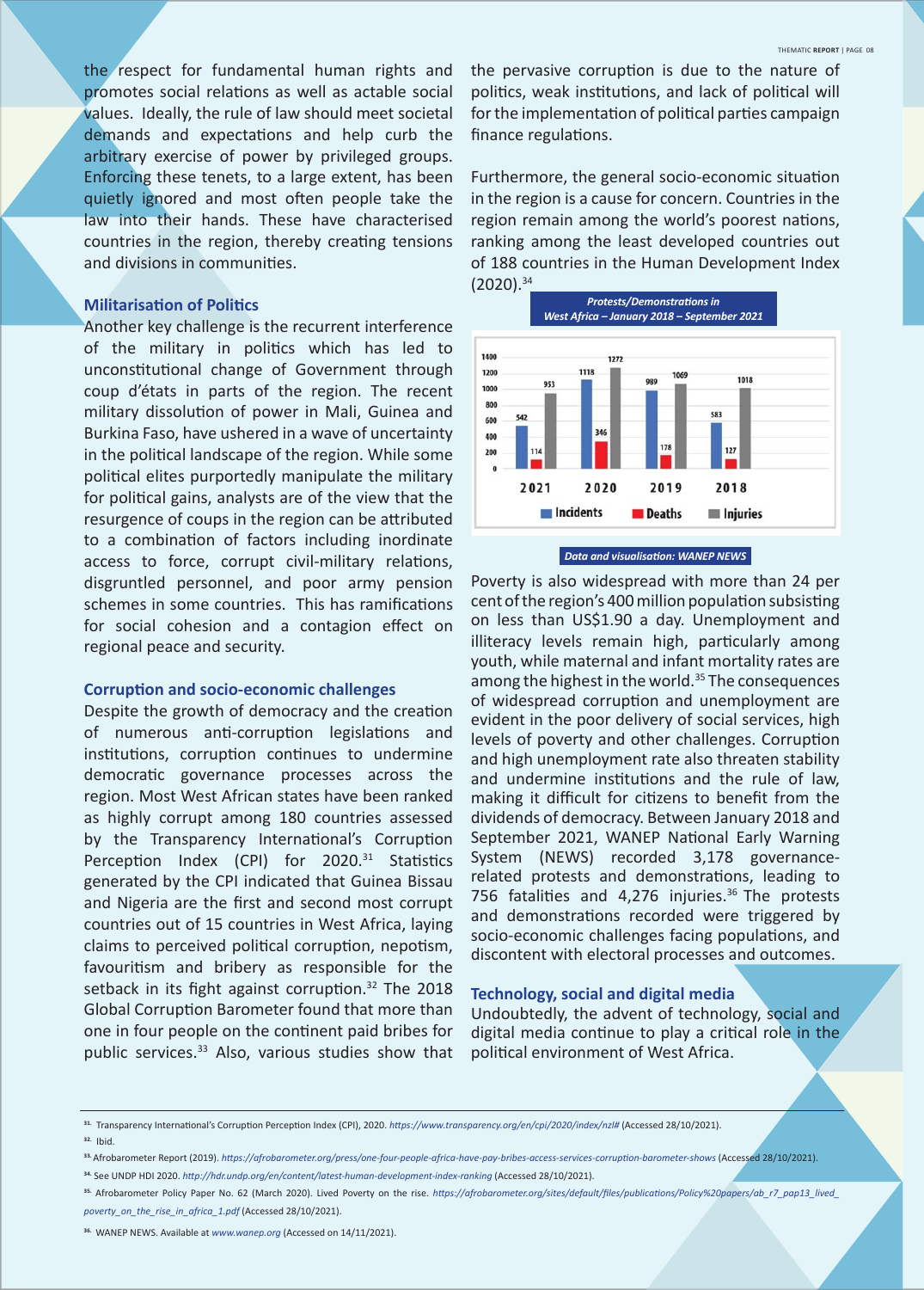

It has contributed to opening the political space for citizens participation in the governance processes of countries. A notable trend is that the social and digital media spaces have become veritable grounds for youth who are dissatisfied with governance fault lines including unemployment, lack of space for inclusivity in governance, poor infrastructure, limited access to education and healthcare among others. To this end, several youth across the region mobilise themselves for change through various hashtag movements. Instances of this are reflected in the #EndSARS in Nigeria, #FixTheCountry in Ghana, #ThreeYearsJotna in The Gambia and #FreeSenegal in Senegal. While this is contributing to the promotion of civil activism, freedom of expression and amplification of dissenting voices in the governance of countries, the new media space is also generating violent communications, attacks against political opponents, religious and ethnic bigotry that continue to induce tensions and violence in the affected countries. In addition to this, attacks against social media bloggers and critics of regimes by authorities in some States are a cause for concern, as such acts are deemed counterproductive to democratic governance.

#### **Emergence of global powers and lack of strong global democracy leadership**

The contemporary changing dynamics of West African economic development, security and geostrategic resources have attracted not only Western global powers including US, France and UK, but also China, Russia and Turkey and Gulf States such as Iran and Saudi Arabia. These States appear to be pursuing their national interests in the region. Notwithstanding this, unlike Western States whose economic aid and assistance are in some contexts predicated on enforcement of democratic norms, China and Russia's relations with the region has been silent on infractions in the civil space. In fact, the political systems of China and Russia are the very antithesis of liberal democratic systems

and norms in West African countries. However, enamoured by China's policy of non-interference in the governance of other States, economic aid and assistance from Beijing have been able to neutralize the dominance of the West in the region. Specifically, the rise of China, and its economic aid and assistance, continue to serve as an alternative to that of the West, which to some extent is hinged on demands of accountability, transparency and respect for human rights. Admittedly, China's economic support has contributed to improving infrastructure and relative economic gains in some countries. Conversely, their indifference to governance and democratic norms in countries is aiding the arbitrariness of regimes and erosion of democratic norms and values in the governance of States. This is further compounded by the lack of strong democratic leadership at the forefront of global diffusion of democratic norms coupled with the lack of international consensus in the application of sanction regimes against unconstitutional changes in Governments, and violations of human rights and civil liberties. These gaps are partly attributable to the anti-democratic tendencies and seeming global democratic decline, with no exception to West Africa.

#### **Challenges with ECOWAS and enforcement of democraƟ c norms**

The Supplementary Protocol was adopted by ECOWAS to put in place elaborate normative frameworks and mechanisms to strengthen the regional peace and security architecture due to the successive outbreak of conflicts in the region. It establishes a clear link between the objective of conflict prevention and resolution and the will to positively influence political developments in the region.<sup>37</sup> The Protocol is a remarkable step and veritable tool by ECOWAS to consolidate peace, security and stability in a region that has witnessed more than a decade long violent civil war. Experts agree that the protocol provides principles and guidelines for the promotion of democracy and peace including modalities for its implementation, thus stipulating ECOWAS role and contribution to the organization of credible and transparent elections. However, as laudable as the provisions contained in the Protocol may seem, it has undoubtedly suffered diverse challenges especially relating to its implementation. A key challenge as observed by a scholar is the citizens' inadequate knowledge of the provisions of the protocol and the possibility of seeking redress through the ECOWAS Court of Justice for the violation of human rights which constitutes serious impediments to its implementation.<sup>38</sup>

**38.** ECOWAS Protocol on Democracy and Good Governance in Sierra Leone, Sahel and West Africa Club; Mar 20, 2006.

<sup>37.</sup> Cheick Oumar Diarra, "ECOWAS Protocol relating to the Mechanism on Conflict Prevention", Paper delivered at a Consultative Meeting organized on Human Security Mechanism for EAC and GIL", Nairobi, 24-28 February 2002.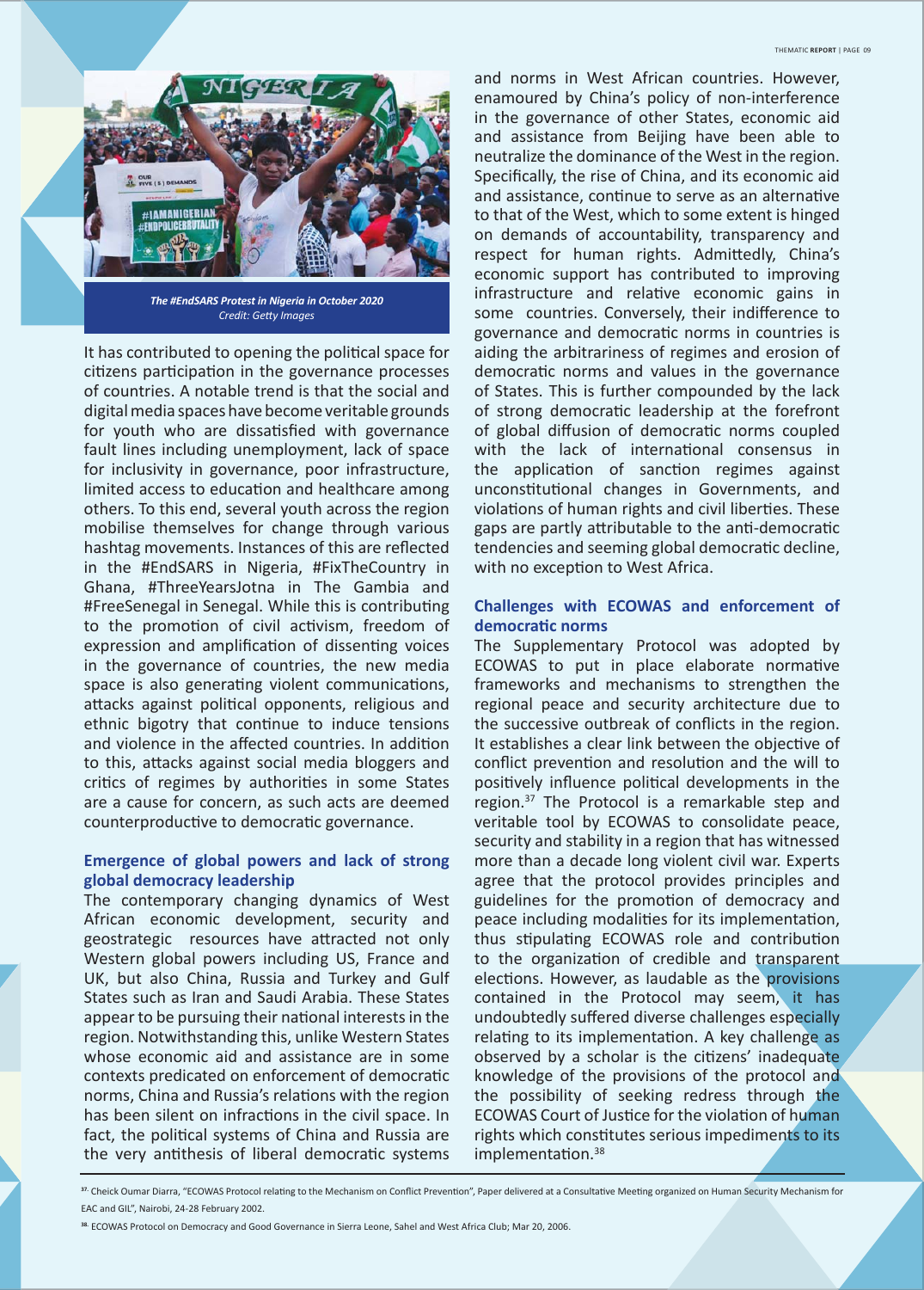In addition, there is a perception by citizens that ECOWAS is not doing enough to popularise the contents of the Protocol. Decisions reached at ECOWAS meetings are not effectively communicated by national delegates to relevant stakeholders and the citizenry for implementation at the national level. Owing to this communication gap, the lack of ownership of the ECOWAS instruments by the citizens hinders the domestication and implementation of the Protocol. Also, whereas ECOWAS via the Supplementary Protocol remains resolute in its belief in constitutional ascension and retention of political power, transitional governance in the region has become one of the most formidable challenges facing reconstruction and stabilisation in post-conflict states. Although Member States comply with the provision of the Supplementary Protocol which stipulates that "No substantial modification shall be made to the electoral laws in the last six (6) months before the elections, except with the consent of a majority of Political actors",<sup>39</sup> some Presidents have capitalised on this and made glaring attempts to tamper with their constitutions in a bid to elongate their tenure in office.

Another challenge to the implementation of the Supplementary Protocol is the lack of political will by Member States to abide by its provisions, with particular emphasis on perceived threats to national sovereignty. The non-ratification and domestication of the Supplementary Protocol by a few Member States have also hindered its implementation. The determination of ECOWAS to ensure implementation is evident in the suspension of Member States and barring of Heads of Governments who came to power through unconstitutional means from attending ECOWAS meetings as in the cases of Mali, Guinea and Burkina Faso. The lack of political will by some Member States to implement ECOWAS protocols and adhere to democratic norms undermines governance stability and human security in the region.

Moreover, the application of sanctions by ECOWAS against non-compliance to provisions enshrined in the Protocol on Democracy and Good Governance is undermined by geostrategic interests of Member-States and other external actors. Although ECOWAS has suspended and imposed economic and diplomatic sanctions against Mali, Guinea and Burkina Faso, the dynamics of economic interdependence especially among neighbouring countries have potential to encumber the impact of such sanctions on the regimes. Also, international actors' political, economic and security interests

in the affected countries provide alternatives that could hinder the efficacy of the sanctions. More importantly, while ECOWAS sanctions against the countries concerned are politically and normatively justifiable, the approach is likely to cause severe hardships and disruptions to economies already faced with multifaceted security challenges and COVID-19 pandemic.<sup>40</sup> This has potential to further aggravate human security fragility in the affected countries. These dynamics do not only affect the impact of sanctions on the regimes, but are also likely to be counterproductive.

#### **Pathways to Recovery**

Given the aforementioned pitfalls and to ensure implementation and compliance, ECOWAS should institute monitoring mechanisms to maintain strict adherence to its policy of 'Zero Tolerance' towards unconstitutional change of government backed by strong determination to ensure credible and peaceful elections in the region. Since the adoption of the Supplementary Protocol, ECOWAS has intervened in several political crises and facilitated the emergence of constitutional rule in some Member States. This was demonstrated in opposition to the military coup d'état in Guinea Bissau (2003), succession in conformity with the Constitution of Togo following the death of President Gnassingbe Eyadema in 2005 and condemnation of the coup and concerted efforts to restore constitutional authority in Guinea Bissau and Mali (2012). Lessons learnt from these engagements could come in handy in the current response to restore constitutional order in Guinea and Mali.

Related to the above, the Supplementary Protocol provides a great platform for the management of transitional governance in West Africa. However, the gaps and challenges identified with particular reference to elongation of tenures and rejection of electoral results by candidates, signal the urgent need to review the Protocol. Considering this, the Authority of Heads of State and Government has requested the ECOWAS Commission to initiate the process of reviewing the Protocol to strengthen democracy, peace and stability in the region.<sup>41</sup> While ECOWAS should lead its review thereof, it is imperative for CSOs and relevant stakeholders at national and regional levels to provide requisite technical support in addressing the emerging trends through the sensitization and popularisation of the Protocol for effective implementation and adherence by relevant stakeholders.

**<sup>38.</sup>** ECOWAS Protocol on Democracy and Good Governance in Sierra Leone, Sahel and West Africa Club; Mar 20, 2006.

<sup>39.</sup> Supplementary Protocol on Democracy and Good Governance, 2001, Section II, (Article 2:1)

<sup>40.</sup> Aubyn Festus (2022). ECOWAS Sanctions Against Mali Are Necessary, But May Be Counterproductive. IPI, Global Observatory. Available at: *https://theglobalobservatory. org/2022/02/ecowas-sancƟ ons-against-mali-necessary-but-may-be-counter-producƟ ve/* (Accessed on 3/2/2022).

<sup>41.</sup> Extraordinary Session of the Authority of Heads of State and Government, Accra, Ghana, 16 September 2021. Communiqué. https://www.ecowas.int/communique-extraordinary  *session-of-the-ecowas-authority-of-heads-of-state-and-government/* (Accessed 10/10/2021).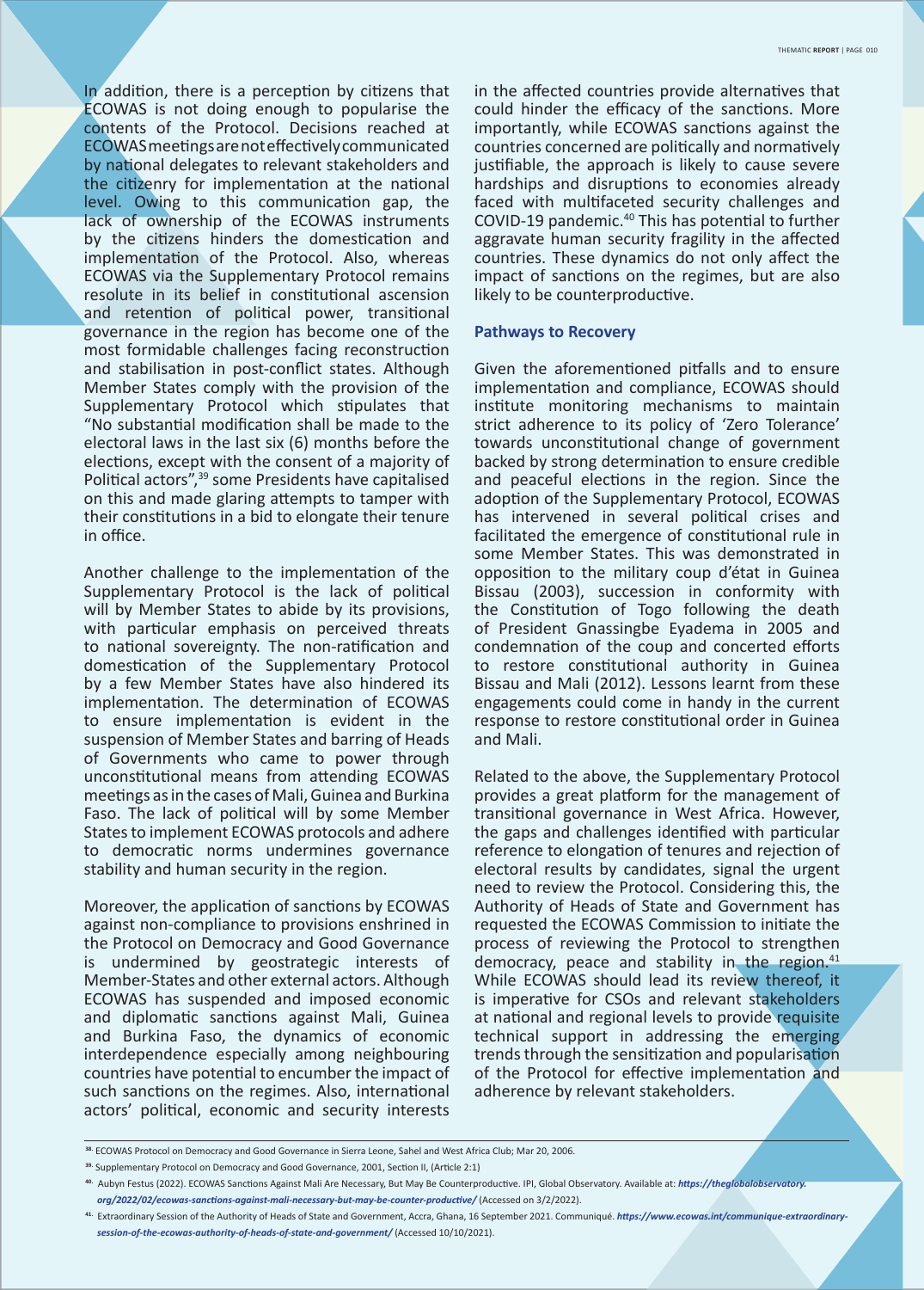In addition, there has been increasing public support for democracy, especially among young people across countries in the region. Afrobarometer research (2021) in which 1,200 respondents were interviewed across 18 countries in Africa on the state of democracy and governance systems, revealed high support for democracy and rejection of authoritarian alternatives. In Sierra Leone, Ghana and Nigeria, for instance, seven in 10 respondents (85%, 76% and 74%, respectively) prefer democracy to another form of Government, but satisfaction with the way democracy works drops in the countries targeted. $42$  This suggests that democracy based on the Rule of Law fosters good governance. Given this, most countries in the region require political reforms for the survival of democracy and social and economic development. Democratic governance is not static but dynamic and therefore, reform processes constantly need to be adapted to the people's concerns. West African leaders should make efforts to formulate long-term visions that allow space for open elections, political change, and reforms, which allows inclusive participation of all stakeholders. This is, among other things, an overall condition for improving democratic governance.

Also, inclusive and active participation of women and youth in democratic and governance processes is imperative and increases public support for democracy. The median age of West Africa is 18 years old, with 66 per cent of the population of more than 400million being under the age of  $25.^{43}$  The burgeoning youth population is both an opportunity and a challenge for the region. On the productive side, the population provides an opportunity for the region to address its sustainable development challenges while on the flip side, lack of opportunities such as education, employment and health security, among others. could expose the region to severe consequences. Therefore, the region needs to harness the energy, creativity and innovation of its youthful population for governance and economic transformation.

Another factor likely to play a role in the recovery process is the willingness of the international community to support and strengthen democratic institutions in the region. As West Africa continues to grapple with governance deficits, the need to strengthen democratic institutions to effectively respond to the needs of citizens remains paramount for sustainable peace and development in the region.

#### **RecommendaƟ ons**

The following recommendations have been formulated in view of addressing the challenges identified to enhance democratic governance, peace and security in the region:

#### **ECOWAS/AU and International Partners**

• The protocol should be reviewed to include two terms limit for the Presidency with a clause to prohibit the extension of terms. Reference should be made to the shared values as defined by African Union (AU) in limiting the number of presidential tenures.

• It is imperative for ECOWAS to strengthen partnership with AU and UN to engage the military regimes in Mali, Guinea and Burkina Faso aimed at facilitating sustained dialogue and technical support to transition to democratic governance.

• ECOWAS should collaborate and support existing national and regional civil society coalitions on the popularization of the supplementary protocol.

• ECOWAS should review its Election Observation Missions to include long-term election observations (beyond the current arrangement of 30 days or less to the elections) to ensure coverage of the entire electoral process. National election observer missions should also be strengthened. Election observation missions should also include election observation in municipal / local elections and not only presidential and parliamentary elections as is the current practice.

ECOWAS should explore options to address emerging trends of non-acceptance of electoral results by candidates, as this constitutes a major threat to transitional processes in the post-election phase.

Issues of subsidiarity and complementarity should be revisited to ensure coordination, cooperation, and effective use of resources. AU should consult and act through Regional Economic Communities (ECOWAS) to avoid duplication of efforts and the creation of tensions.

• The effectiveness of early warning process should be reinforced in the Protocol.

<sup>42.</sup> Afrobatometer Survey (2021). *https://afrobarometer.org/countries/sierra-leone-0 (Accessed 12/07/2021).* 

<sup>43.</sup> Worldometer (2021). West African Population. *https://www.worldometers.info/world-population/western-africa-population/ (Accessed 12/11/2021)*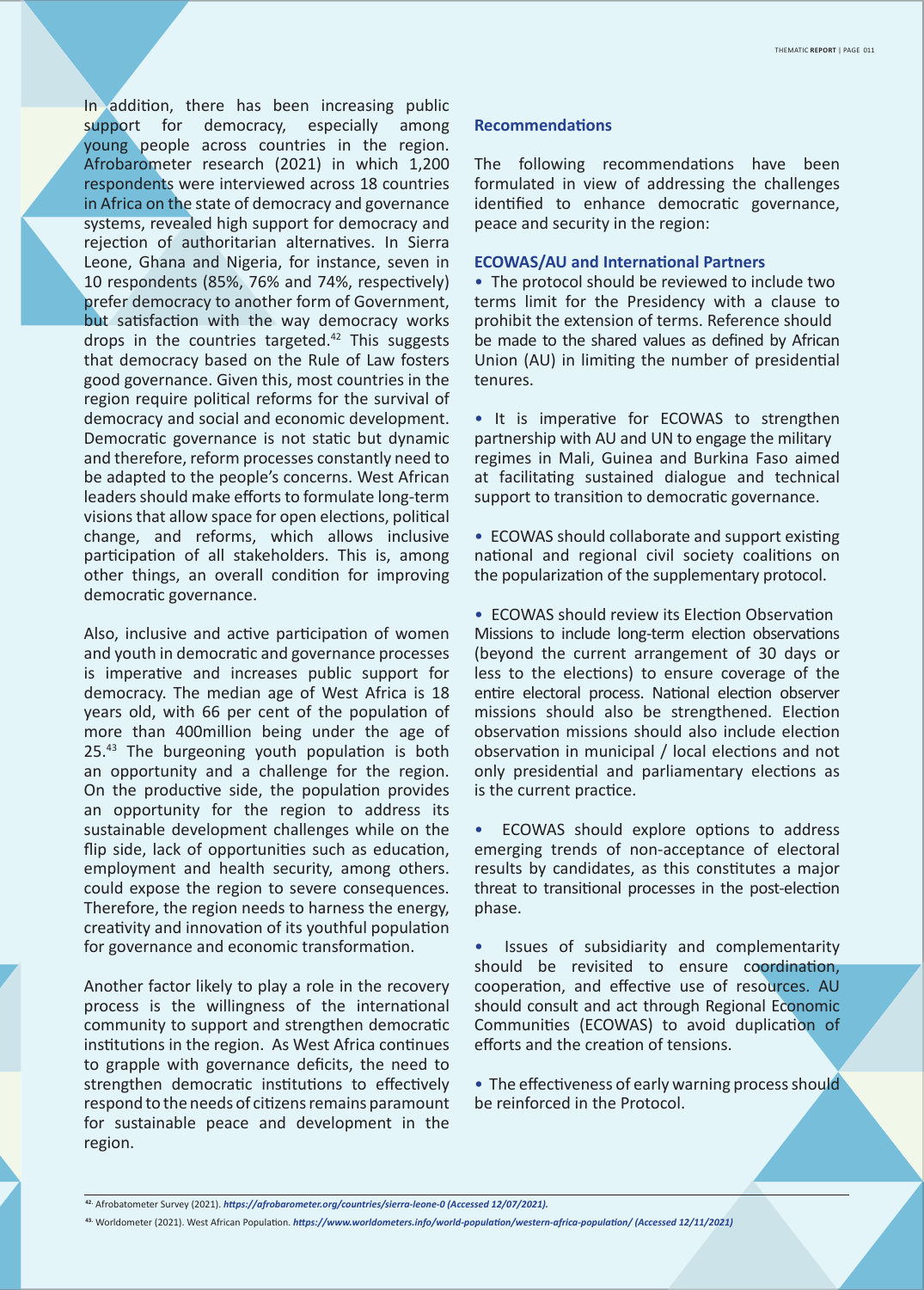#### **Governments, EMBs, Political Parties**

There is the need for inclusive participation of relevant stakeholders of the electoral process including ruling and opposition parties and CSOs in the appointment of the officials of Election Management Bodies (EMBs) and inline with the ECOWAS Protocol on Democracy and Good Governance.

The Government, development partners and CSOs should strengthen collaboration to provide capacity building to enhance the operations of EMBs and security agencies to ensure effective election management and democratic policing to generate trust and confidence among political parties and citizens of States.

• Collaborations with CSOs should be strengthened for sensitization and institutional capacity building of relevant government agencies engaged in the operationalisation of the Protocol in member states.

• National platforms should be created to improve citizens' awareness and understanding of electoral laws and regional protocols that relate to elections.

#### **CSOs, the media, youths, women groups, religious organisaƟ ons**

•CSOs should advocate for periodic and/or continuous electoral and constitutional reforms to ensure the alignment of national laws with the principles of the Supplementary Protocol

• CSOs should collaborate with the academia to incorporate the provisions of the protocols in the curricula of their respective institutions. Social media and cultural platforms (music, drama, and theatre) should equally be used to popularise the Protocol.

• CSOs should engage with relevant Parliamentary Sub-committees and organise workshops to facilitate the ratification and operationalisation of the Supplementary Protocol.

• CSOs and the media should organise national and regional coalitions/alliances to engage on issues pertaining to the Supplementary Protocol.

#### **Conclusion**

Indeed, West Africa has made significant progress in democratic governance over the last three decades more than any other African region. This is evident in the growing culture of periodic multiparty elections that have contributed to power alternations from one party to another in most countries in the region.

Other democratic governance ingredients achieved over the period include, promulgation of laws to protect civil liberties, free media space and human rights in most dispensations. Notwithstanding these gains, recent trends in the political landscape of the region reveal erosion of the democratic dividends achieved over the years. Such instances include military forays in politics that have truncated democratic governance in Mali, Guinea and Burkina Faso, with potential contagion effect on other dispensations in the region.

Aside from this, some States have promulgated laws to curtail press freedom and civil liberties, while electoral processes in countries are replete with tensions and violence as a result of lack of inclusive participation of opposition parties and consensus building, as well as electoral irregularities. There are also concerns of removal of presidential term limits and state repression of dissenting voices evident in unlawful arrests of political opponents and critics of regimes, heavy-handedness of protesters and violations of civil liberties among others. These instances provide a mirror reflection of declining democratic governance, sullying the gains made over the years. Of particular concern is the resurgence of authoritarianism and its potential impact on governance stability given the already prevailing security volatility in the region.

Despite the challenges, West Africa has an array of actors and response mechanisms including the ECOWAS 2001 Supplementary Protocol on Democracy and Good Governance and the AU Charter on Elections, Democracy and Good Governance to engage States to address the current challenges to democratic governance in the region. Additional to this are CSOs advocacy and other development partners' mechanisms and support that could be harnessed by stakeholders to strengthen democratic governance in countries. Thus, as the region seeks to navigate the current threats to democratic governance, what is critically required is the need for stakeholders to increase engagements to review and strengthen existing frameworks, tools on governance and enforce implementation, while engaging States to provide the necessary support to strengthen existing democratic institutions and laws to effectively respond to the threats bedeviling democracy in the region.